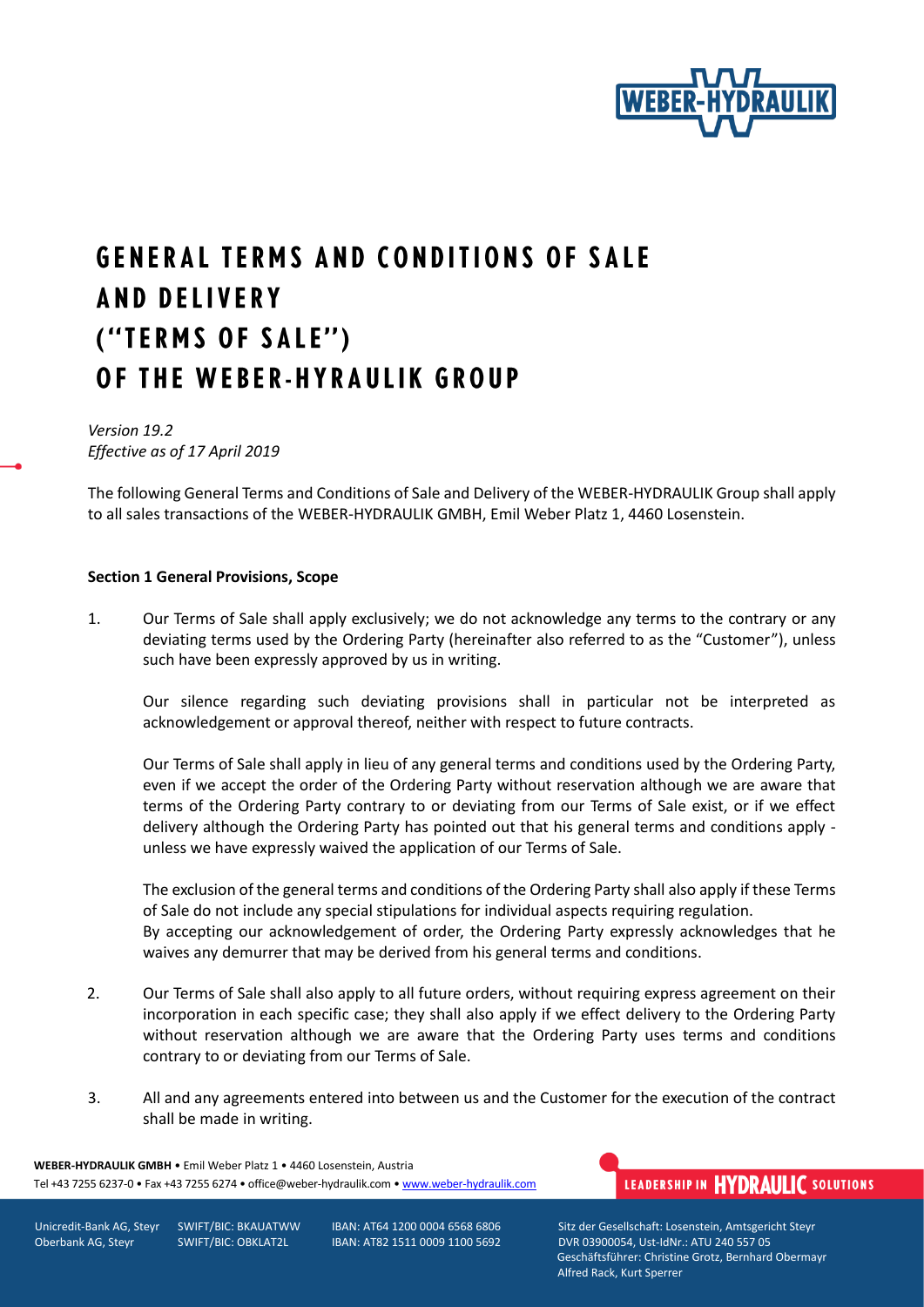

- 4. Our Terms of Sale shall apply in particular to contracts governing the sale and/or delivery of movable property (hereinafter referred to as "goods"), irrespective of whether we manufacture the goods ourselves or purchase them from our suppliers. Unless otherwise agreed, the present Terms of Sale shall apply as a framework agreement also for similar future contracts in the version applicable at the time the order was placed by the Ordering Party and/or in the written form last communicated to the Ordering Party, without any requirement on our part to refer to them in each individual case.
- 5. Any individual agreements entered into with the Ordering Party in individual cases (including collateral agreements, supplements and changes) shall in any event have priority over these Terms of Sale. Subject to proof to the contrary, the contents of such agreements shall be governed by a written contract and/or our written acknowledgement.
- 6. Our employees shall not be entitled to add to the contractual content or deviate from such content. Such shall not apply to our responsible bodies or persons vested with general commercial power of representation *[German "Prokura"]* or to persons specifically authorized by the latter to this effect.
- 7. Legally relevant declarations and notifications from the Ordering Party relating to the contract (e.g. setting deadlines, dunning letters, withdrawal) must be given in writing (e.g. letter, email, fax). Legal formal requirements and additional supporting evidence, in particular in cases of doubt relating to the lawful entitlement of the declaring party shall remain unaffected hereby.
- 8. Any reference to the application of statutory provisions shall be for the purpose of clarification only. The statutory provisions shall also apply without such clarification, unless they are directly modified or explicitly excluded by these Terms of Sale.

#### **Section 2 Offer, Conclusion of Contract, Tender Documents, Changes, Quotes**

- 1. Our offers are without obligation and non-binding. Such shall not apply if a written offer has been explicitly stipulated as legally binding.
- 2. The order of the goods or the order placed by the Customer shall be deemed a binding contract offer. We can accept orders or commissions within 14 days of their receipt.
- 3. Within the framework of order placement, the Customer must provide us with all customer-specific requirements and documentation necessary for the execution of the order, including but not limited to technical drawings, test instructions, raw material analyses etc. The Customer must in particular notify us of the tolerances and standards which must be observed. The Customer shall be liable for ensuring that all the documentation and information are correct. We shall not be liable for any defects resulting from any errors in this documentation or information.

**WEBER-HYDRAULIK GMBH** • Emil Weber Platz 1 • 4460 Losenstein, Austria Tel +43 7255 6237-0 • Fax +43 7255 6274 • office@weber-hydraulik.com • [www.weber-hydraulik.com](http://www.weber-hydraulik.com/)

# LEADERSHIP IN HYDRAULIC SOLUTIONS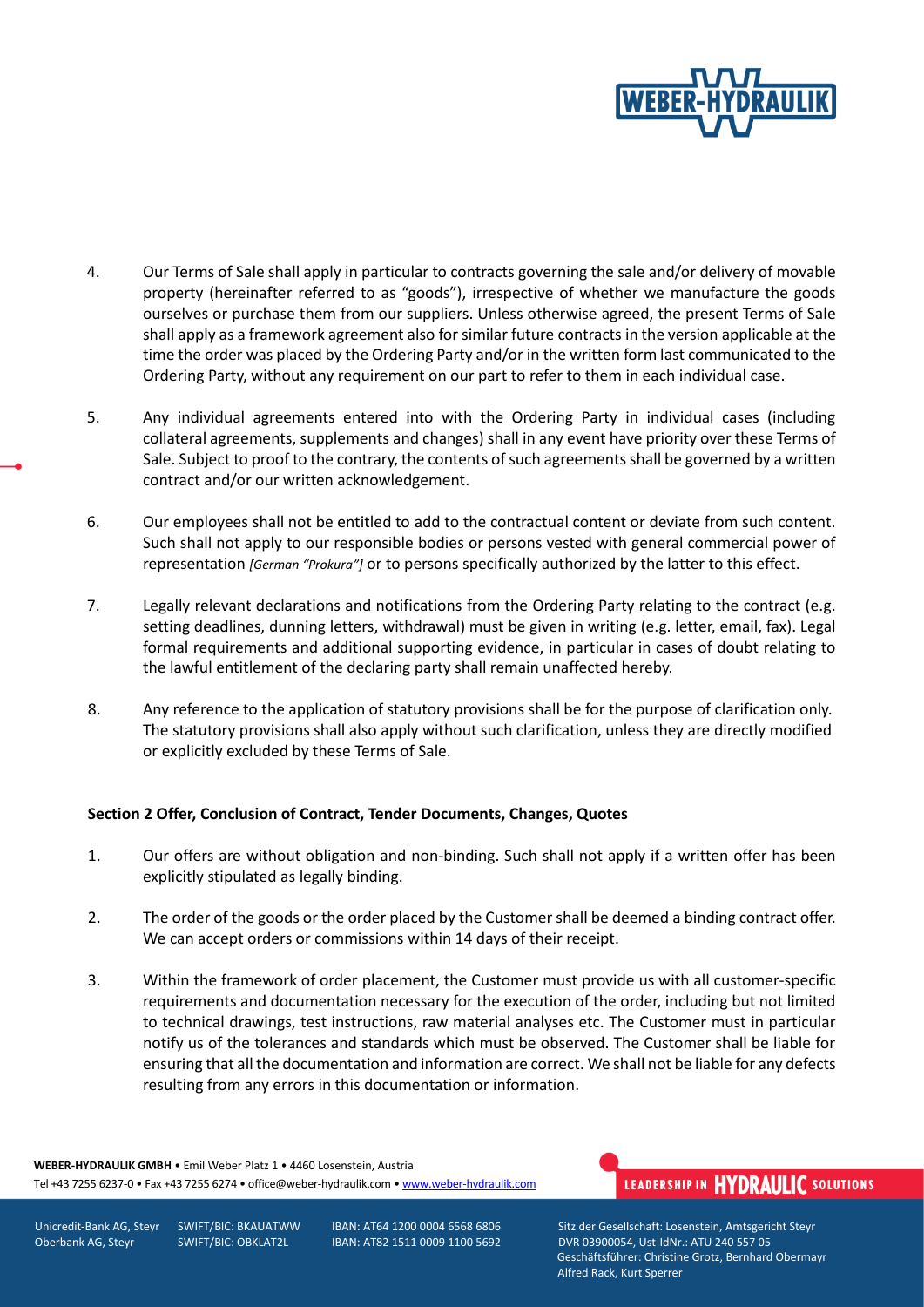

- 4. Acceptance can be declared either in writing (e.g. by way of acknowledgement of order) or by delivering the goods to the Customer.
- 5. Each order shall be governed by our written acknowledgement of order. If the Customer has any objections as to the contents of the acknowledgement of order, he must oppose such acknowledgement of order without delay. Otherwise the contract shall take effect in accordance with the acknowledgement of order. In the event of any deviations in the content of drawings the specifications in the acknowledgement of order shall be authoritative.
- 6. We shall be entitled to make structural modifications to the products delivered by us insofar as such modifications are the result of enhancements of the respective series product and if the modified products are at least commercially and technically equivalent to the products ordered by the Customer and can be used by the Customer the same way as the products originally to be delivered.
- 7. If our scope of services needs to be modified due to missing or incorrect information provided by the Customer, we shall be entitled to effect such modifications; any costs or damage incurred thereby must be reimbursed to us by the Customer.
- 8. Any information provided by us relating to the subject-matter of the delivery or service (e.g. weights, dimensions, values in use, capacity, tolerances and technical specifications) as well as any depictions thereof provided by us (e.g. drawings and images) shall only be deemed approximately authoritative unless the usability of such information for the contractually intended purpose requires precise conformity. These shall not constitute guaranteed characteristics but are descriptions or designations of the delivery or service. Deviations customary in the trade and deviations which are the result of legal provisions or which represent technical improvements as well as the replacement of components by equivalent parts shall be permissible insofar as they do not adversely affect the usability for the contractually intended purpose.
- 9. We reserve title and copyrights to all and any images, drawings, calculations and other documents of companies of the WEBER-HYDRAULIK Group. Irrespective of whether such records are protected by law they constitute valuable company knowhow. Therefore, disclosure to any third party or commercial use by the Ordering Party beyond the purpose of the respective delivery contract shall require our express consent. Such shall not apply to documents or records that are generally known and in the public domain.

#### **Section 3 Prices, Terms of Payment**

1. Unless otherwise provided for in the acknowledgement of order our prices shall be "ex works", exclusive of value-added tax, packaging, transportation and insurance. Any customs duties, fees, taxes and other public dues shall be borne by the Customer.

**WEBER-HYDRAULIK GMBH** • Emil Weber Platz 1 • 4460 Losenstein, Austria Tel +43 7255 6237-0 • Fax +43 7255 6274 • office@weber-hydraulik.com • [www.weber-hydraulik.com](http://www.weber-hydraulik.com/)

# LEADERSHIP IN HYDRAULIC SOLUTIONS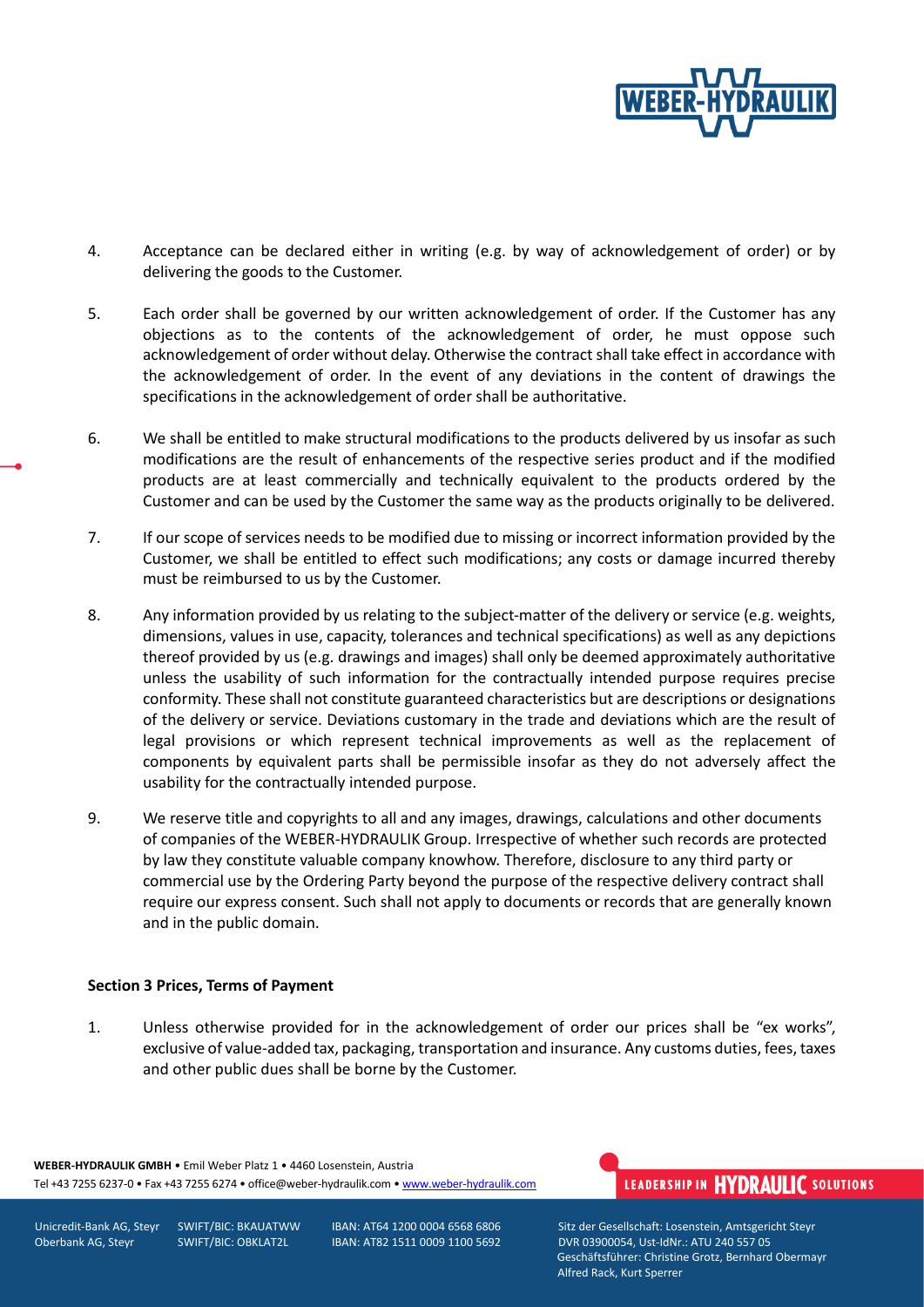

- 2. Our prices are exclusive of the statutory value-added tax; it will be indicated separately at the statutory rate on the date of the invoice and must be paid separately by the Ordering Party.
- 3. In the case of sale by dispatch (item 7.1 hereof) the Customer shall bear the transportation costs ex warehouse as well as the costs of any transport insurance that the Customer may require. If we do not charge the transport costs actually incurred in the individual case, a flat-rate transport fee shall be deemed agreed (exclusive of transport insurance) at a rate of 3% of the net value of the goods. Any customs duties, fees, taxes and other public dues shall be borne by the Customer.
- 4. Deduction of discounts shall only be permissible if such has been specifically agreed in writing.
- 5. Unless otherwise provided for in the acknowledgement of order the purchase price shall be due for payment net (without deduction) within 14 days of the date of the invoice. However, even within the scope of an ongoing business relationship we shall be entitled at any time to effect delivery, in whole or in part, only with advance payment. The respective reservation will be made with the acknowledgement of order at the latest.
- 6. Upon expiration of the aforesaid term of payment the Customer will be in default of payment. During default the purchase price shall bear interest at the statutory rate of default interest applicable at the time. We reserve the right to assert further damages caused by the delay. If the payment of monetary claims is delayed, we shall be entitled to charge a one-off fee amounting to EUR 40.00 for each reminder as compensation for debt enforcement costs. For companies, default interest in accordance with Section 456 UGB *[Austrian Commercial Code]* shall be deemed as agreed. Payment shall be deemed effected in due time if it is received on our account within the deadline.
- 7. The Customer may only offset counterclaims that are undisputed, recognized by us or recognized by non-appealable judgment. Furthermore, the Customer may only enforce a right of retention if his counterclaim is based on the same contractual relationship. If the delivery is defective the counterclaims of the buyer shall remain unaffected, in particular in accordance with item 9.4 of these Terms of Sale.
- 8. If after conclusion of the contract it becomes apparent (e.g. due to filing of application for the institution of insolvency proceedings) that our claim to the purchase price is at risk due to the Customer's inability to perform, we shall be entitled to demand advance payment or the provision of security for the purchase price or remuneration for wages. Furthermore, up until the advance payment or security has been provided, we shall be entitled to refuse performance and – if applicable, after a deadline is set – withdraw from the contract. With respect to contracts on the production of non-fungible goods (custom-made items) we shall have the right to withdraw from the contract immediately, without the requirement of a specific time period.
- 9. If it has been agreed that delivery shall be effected more than 4 months after conclusion of the respective delivery contract we reserve the right to reasonably adjust the delivery prices if and to the

**WEBER-HYDRAULIK GMBH** • Emil Weber Platz 1 • 4460 Losenstein, Austria Tel +43 7255 6237-0 • Fax +43 7255 6274 • office@weber-hydraulik.com • [www.weber-hydraulik.com](http://www.weber-hydraulik.com/)

# LEADERSHIP IN HYDRAULIC SOLUTIONS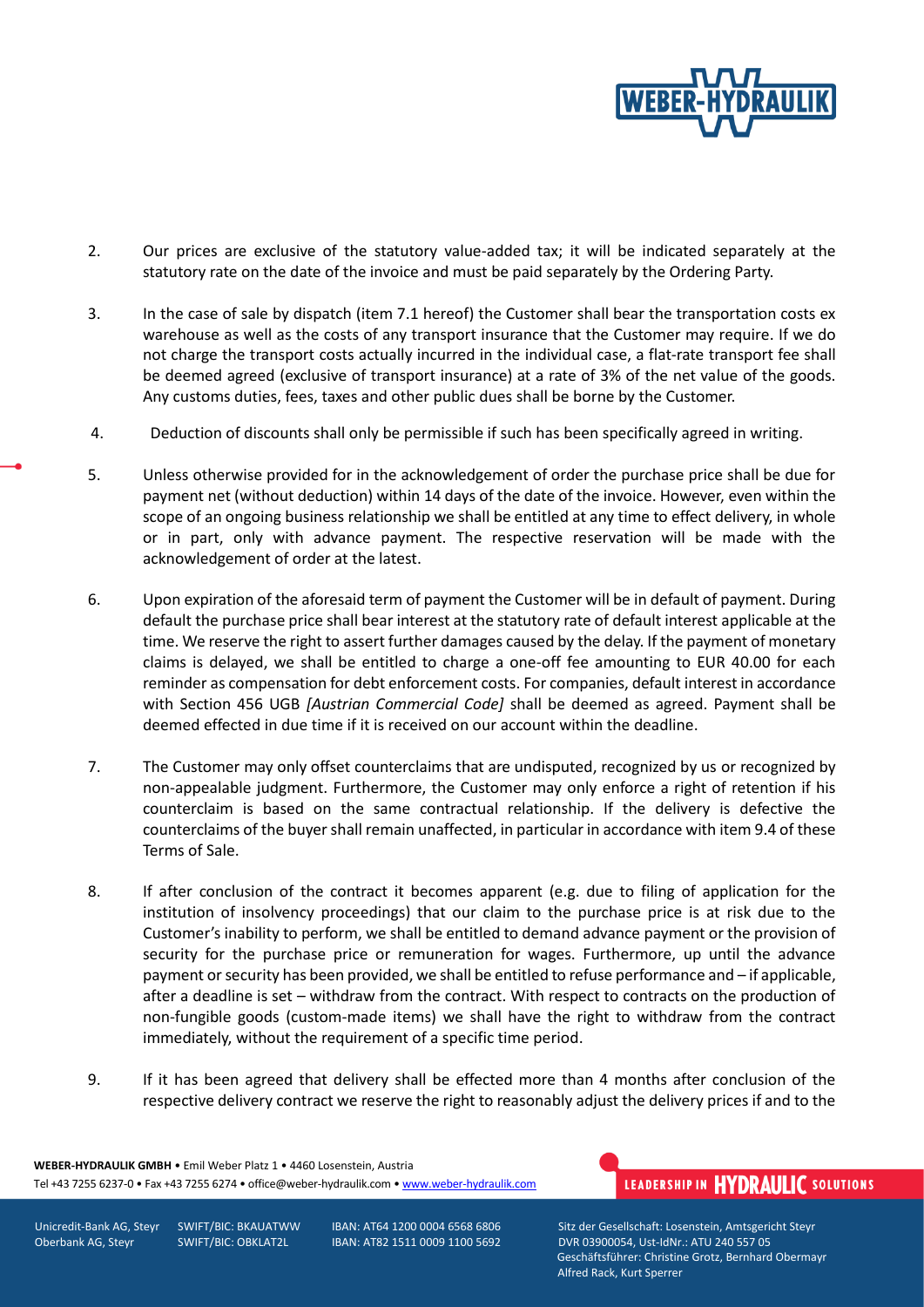

extent that such is necessary on account of an increase in material or energy costs and/or a general wage increase in the metal industry affecting our company. If such results in a price increase of more than 10% the Ordering Party shall be entitled to withdraw from the contract.

#### **Section 4 Sampling/Approval**

- 1. Unless otherwise agreed, sampling will be carried out before the commencement of serial production of the products to be delivered by us. After sampling an initial sample test report will be prepared.
- 2. Upon delivery of the initial samples and the initial sample test report the Customer must review the same and, if no defects are found, declare his approval within a reasonable period of time. Approval may also be provided by the Customer by placing an order for serial production of the parts to be delivered by us after receipt of the initial sample test report. The order placement shall then be deemed the declaration of approval.

#### **Section 5 Duty of Information of the Customer**

- 1. If the respective specifications are not provided in the documentation indicated under item 2.3 hereof, the Customer must provide us with all necessary information required for proper and correct production of the products to be delivered by us by commencement of serial production at the latest. This shall include but not be limited to detailed information on the handling of the parts.
- 2. The Customer undertakes to inform us if usage of the products to be delivered by us is associated with specific risks. Such applies in particular to use of the products to be delivered by us in safetyrelevant areas, such as the automotive sector, medical engineering, aerospace and armaments.

#### **Section 6 Delivery, Time of Delivery, Delay in Delivery**

- 1. Any binding periods and dates for delivery must be expressly agreed in writing. In case of non-binding or approximate (approx., around, about etc.) delivery periods or dates we shall use our best efforts to comply with these periods or dates. If a specific calendar week has been agreed as time of delivery, we shall have the right to effect delivery or performance up until and including the Sunday of such calendar week.
- 2. The delivery time results from the agreements concluded in accordance with the acknowledgement of order. Compliance with such shall require that all and any commercial and technical issues have been clarified and the Customer has fulfilled all of his obligations and, in particular, has provided a sufficient amount of any transport boxes or containers that may be required. If this is not the case,

**WEBER-HYDRAULIK GMBH** • Emil Weber Platz 1 • 4460 Losenstein, Austria Tel +43 7255 6237-0 • Fax +43 7255 6274 • office@weber-hydraulik.com • [www.weber-hydraulik.com](http://www.weber-hydraulik.com/)

## LEADERSHIP IN HYDRAULIC SOLUTIONS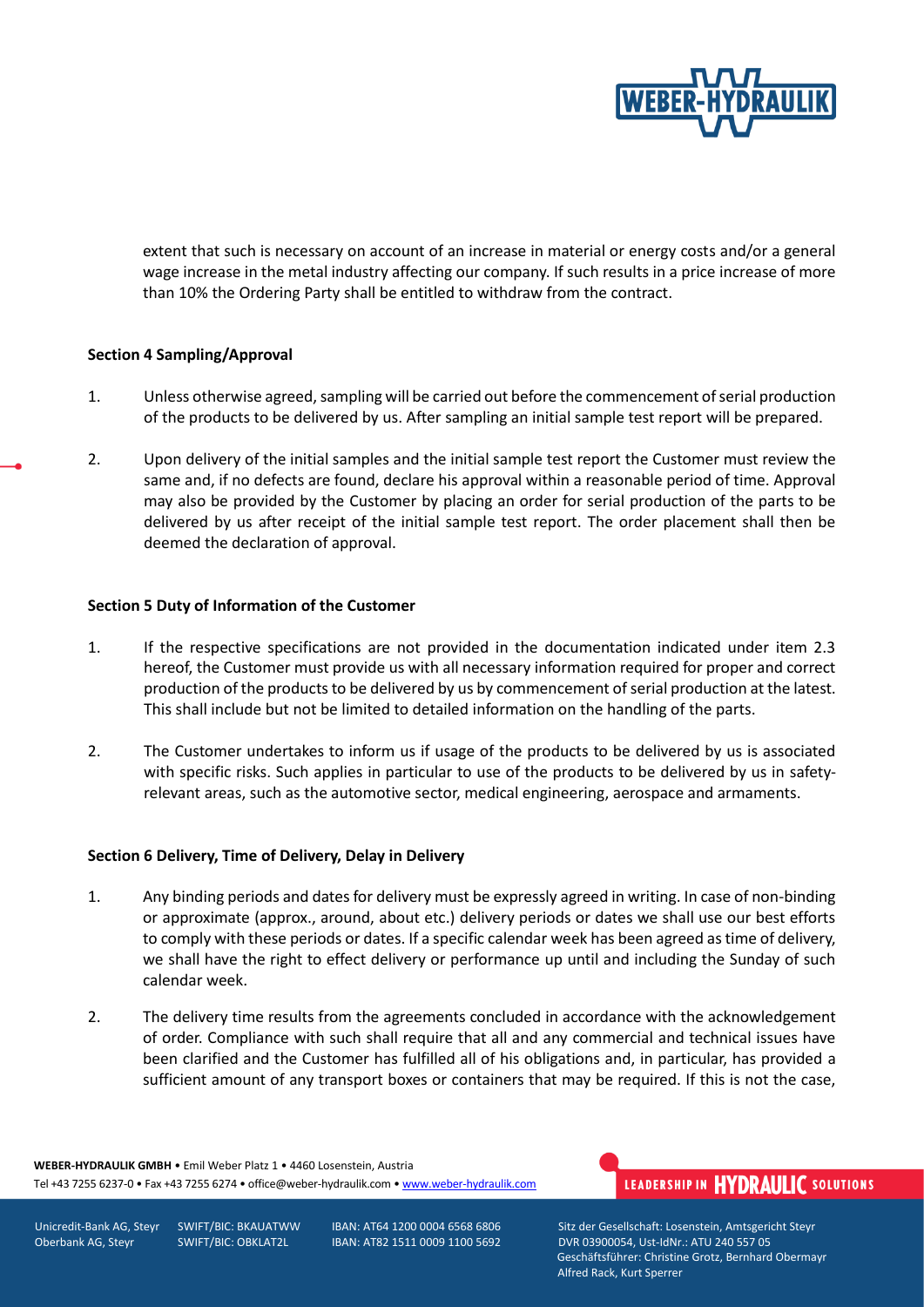

the time period for delivery will be reasonably extended. Such shall not apply if and to the extent that we are responsible for the delay.

- 3. The delivery time shall be deemed met if the delivery item has left our premises by the time the delivery period expires or if readiness for dispatch has been notified. If dispatch and/or acceptance of the delivery item is delayed for reasons for which the Customer is responsible we will charge him for the costs incurred by such delay, commencing one month after notification of readiness for dispatch and/or acceptance.
- 4. A delivery period or date agreed with the Ordering Party shall be deemed adequately extended if after placement of an order technical problems arise or technical issues require clarification for reasons for which we are not responsible.
- 5. If our Customer is in default of acceptance or otherwise culpably breaches duties of cooperation, we shall have the right to claim compensation for the damage incurred by us in this respect, including any additional expenses which may have been incurred. The right to assert any further claims shall be reserved. If the aforesaid condition is met the risk of accidental loss or accidental deterioration of the delivery item shall pass to our Customer at the point in time the Customer is in default of acceptance or in debtor's delay.
- 6. Whenever goods cannot be delivered for reasons for which we are not responsible, any costs incurred by us must be reimbursed. Our Customer shall be entitled to claim delivery of the delivery item manufactured inclusive of ancillary services, unless he is responsible for the non-delivery.
- 7. Upon expiration of an additional time period set by the Ordering Party in accordance with Section 918 ABGB *[Austrian Civil Code]* we shall have the right to ask the Ordering Party to declare within a time period of 10 days whether he insists that the contract be executed or whether he avails himself of his right to withdraw from the contract. If no such declaration is made by the Ordering Party within this time period we shall be entitled to withdraw from the contract.
- 8. We shall only be entitled to effect partial deliveries and partial services if
	- the partial delivery can be used by the Customer within the framework of the contractually intended purpose,
	- delivery of the remaining goods ordered is ensured.
- 9. If we are in default of delivery, the Customer must first grant us a reasonable grace period of at least 30 days – provided that this period is not unreasonable – in order to render performance. If this time period elapses without result, any claims for damages for breach of duty – irrespective of the reason thereof – shall apply only subject to the provisions of item 6.10 below.

**WEBER-HYDRAULIK GMBH** • Emil Weber Platz 1 • 4460 Losenstein, Austria Tel +43 7255 6237-0 • Fax +43 7255 6274 • office@weber-hydraulik.com • [www.weber-hydraulik.com](http://www.weber-hydraulik.com/)

# LEADERSHIP IN HYDRAULIC SOLUTIONS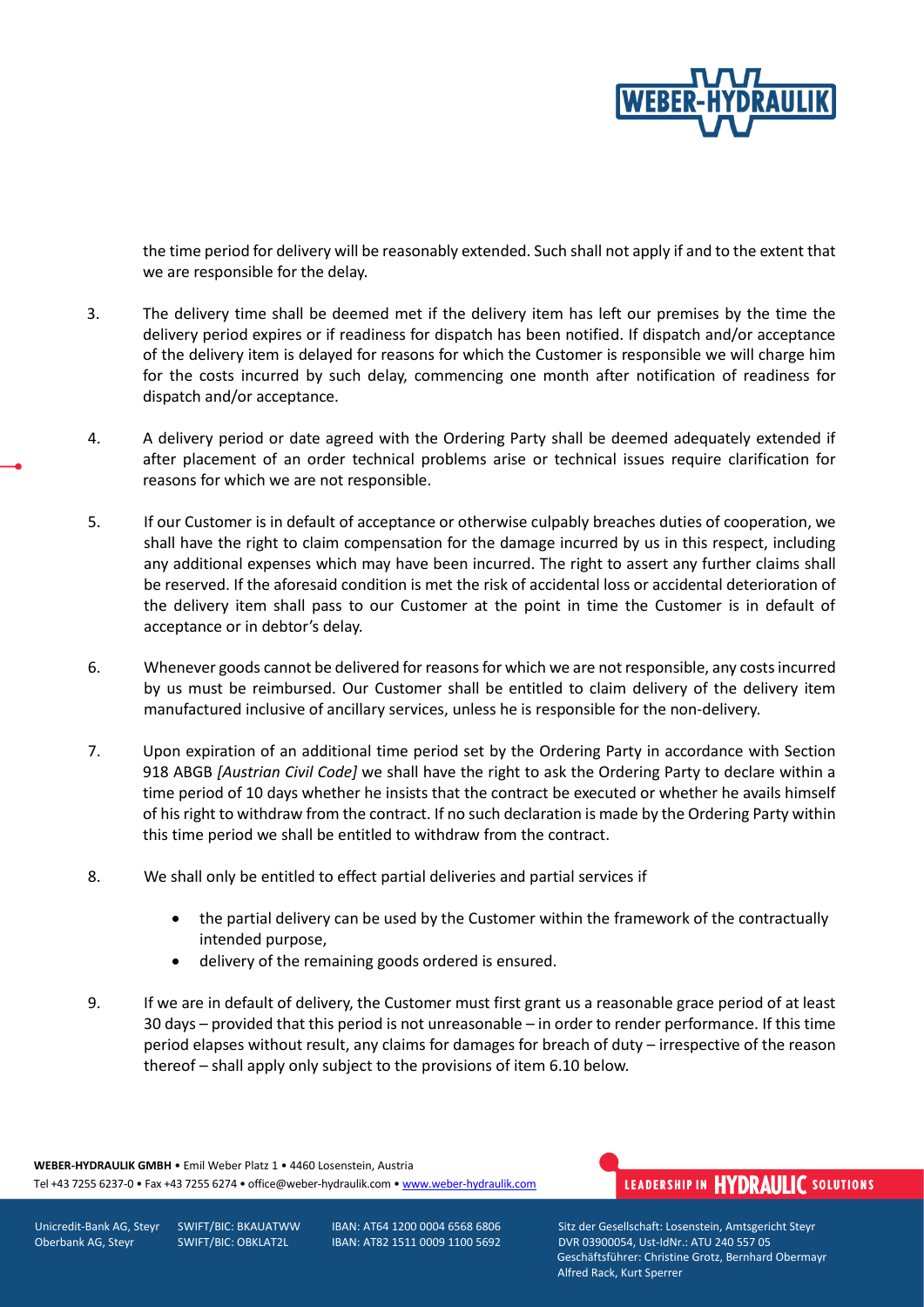

10. If the Customer incurs any damage on account of our delayed delivery, he shall have the right – to the exclusion of any further claims – to claim compensation for the delay. Such compensation shall amount to 0.25% of the net payment for each commencing week that the delivery of the goods and/or service as a whole is in default, however not exceeding 2.5% of the net remuneration of the total delivery and/or total service which, due to the delay, cannot be delivered and/or provided by us in time or in accordance with the contract. Any further compensation paid by us for the damage caused by the delay shall be excluded. Such shall not apply if we have acted on intent, with gross negligence or maliciously and in the case of claims for injury to life, limb or health. We reserve the right to prove that no damage occurred at all or that the damage was considerably less.

#### **Section 7 Passing of Risk, Packaging, Acceptance, Default in Acceptance**

- 1. Unless otherwise specified in the acknowledgement of order, delivery shall be effected "ex works" (Incoterms 2010), which shall also be the place of performance for delivery and supplementary performance, if applicable. Upon request of the Customer and at his expense the goods will also be shipped to another point of destination (sale by dispatch) at the sole risk of the Customer – whereby also in this case place of performance shall be our company headquarters. Unless otherwise agreed, we shall have the right to determine the respective type of shipment (in particular select the shipping company, dispatch route, packaging) ourselves.
- 2. Transport packaging as well as all other packaging in accordance with the Packaging Ordinance will not be taken back, with the exclusion of pallets. The Ordering Party undertakes to arrange for the disposal of the packaging at his own expense.
- 3. The risk of accidental loss and accidental deterioration shall pass to the Ordering Party as soon as the goods have left our premises, an external warehouse or, in the case of direct delivery of goods not manufactured by us, the warehouse of the sub-supplier. However, in the case of sales by dispatch the risk of accidental loss and accidental deterioration of the goods as well as the risk of delay shall already pass with delivery of the goods to the carrier, forwarding agent or other person or entity charged with the shipping of the goods. If acceptance has been agreed, such acceptance shall be authoritative for the passing of risk. In other respects, the statutory provisions of the law on contracts for work and services *[German "Werkvertragsrecht"]* shall also apply mutatis mutandis if acceptance has been agreed. Default in acceptance by the buyer shall be equivalent to delivery or acceptance. The risk of accidental loss and accidental deterioration shall pass to the Customer with delivery at the latest.
- 4. If dispatch or collection of the goods is delayed as a consequence of circumstances for which the Ordering Party is responsible, risk shall pass to the Ordering Party with receipt of the notification of readiness for dispatch. In this case, after setting a reasonable time period that has however expired without results, we are entitled to otherwise dispose of the delivery items and to provide delivery to the Ordering Party with a reasonably extended term of delivery.

**WEBER-HYDRAULIK GMBH** • Emil Weber Platz 1 • 4460 Losenstein, Austria Tel +43 7255 6237-0 • Fax +43 7255 6274 • office@weber-hydraulik.com • [www.weber-hydraulik.com](http://www.weber-hydraulik.com/)

## LEADERSHIP IN HYDRAULIC SOLUTIONS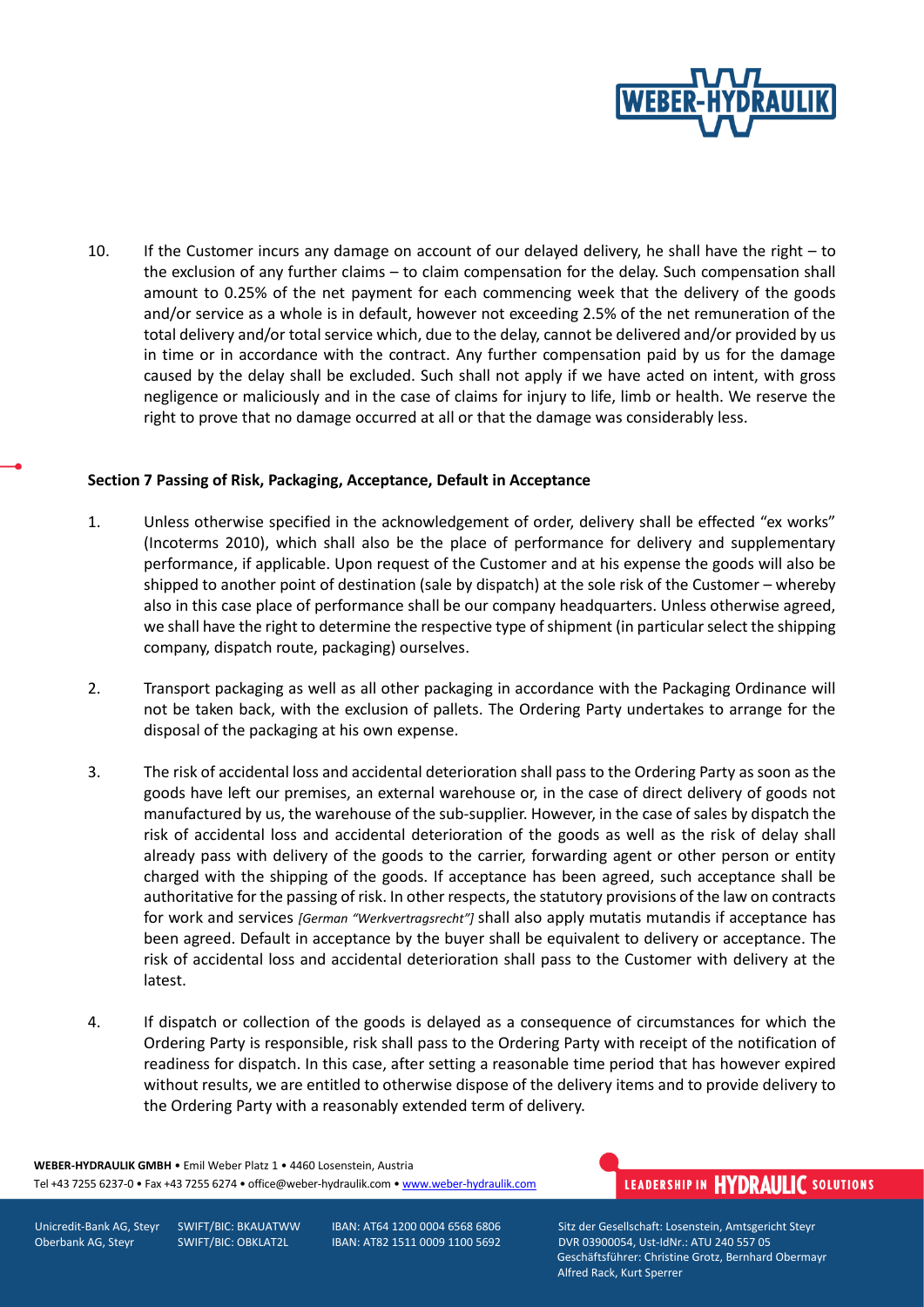

- 5. Warehouse costs incurred after the passing of risk shall be borne by the Customer. If the goods are stored in our warehouse, warehouse costs shall amount to 0.25% of the invoice amount of the stored delivery items for each completed week of storage. Assertion and proof of further storage costs shall be reserved.
- 6. If acceptance needs to be performed, the purchase item shall be deemed accepted, if and when
	- delivery and  $-$  if installation is also owed by us  $-$  installation is/are completed,
	- we have informed the Customer thereof pointing out the assumed acceptance as per this item 7 6. and have asked him to accept the goods,
	- 6 working days have passed since delivery or installation or if the Customer has started using the purchase item (e.g. has put the equipment delivered into operation) and if, in this case, 6 working days have passed since delivery or installation and
	- the Customer has failed to effect acceptance within this time period for a reason other than a defect notified to us that renders impossible or significantly impairs the use of the purchase item.

#### **Section 8 Provision of Goods / Incoming Goods Inspection**

- 1. The Customer must deliver the goods in such a way as to ensure that article name, quantity and weight are clearly visible and unambiguous identification is possible.
- 2. Upon receipt, we shall only inspect the goods of the Customer for external damage of packaging, boxes and the goods themselves. We will inform the Customer of any defects which may have been detected within 10 working days.
- 3. If damage occurs to the material provided by the Customer during the manufacturing process as a result of a breach of the obligations stipulated in items 5.1 or 5.2 hereof, we shall not be liable for this. If any damage or loss is incurred by us on account of this the Customer shall be obliged to provide compensation thereof.

#### **Section 9 Warranty**

1. Unless otherwise provided for in the following, the provisions laid down by law shall apply to the rights of the buyer in the case of material defects and defects of title (including incorrect delivery and short delivery as well as improper assembly or faulty assembly instructions). The special provisions laid down by law relating to end delivery of unprocessed goods to a consumer, even if the latter has processed the goods, shall remain unaffected (supplier recourse as per Section 933b ABGB). Claims

**WEBER-HYDRAULIK GMBH** • Emil Weber Platz 1 • 4460 Losenstein, Austria Tel +43 7255 6237-0 • Fax +43 7255 6274 • office@weber-hydraulik.com • [www.weber-hydraulik.com](http://www.weber-hydraulik.com/)

# LEADERSHIP IN HYDRAULIC SOLUTIONS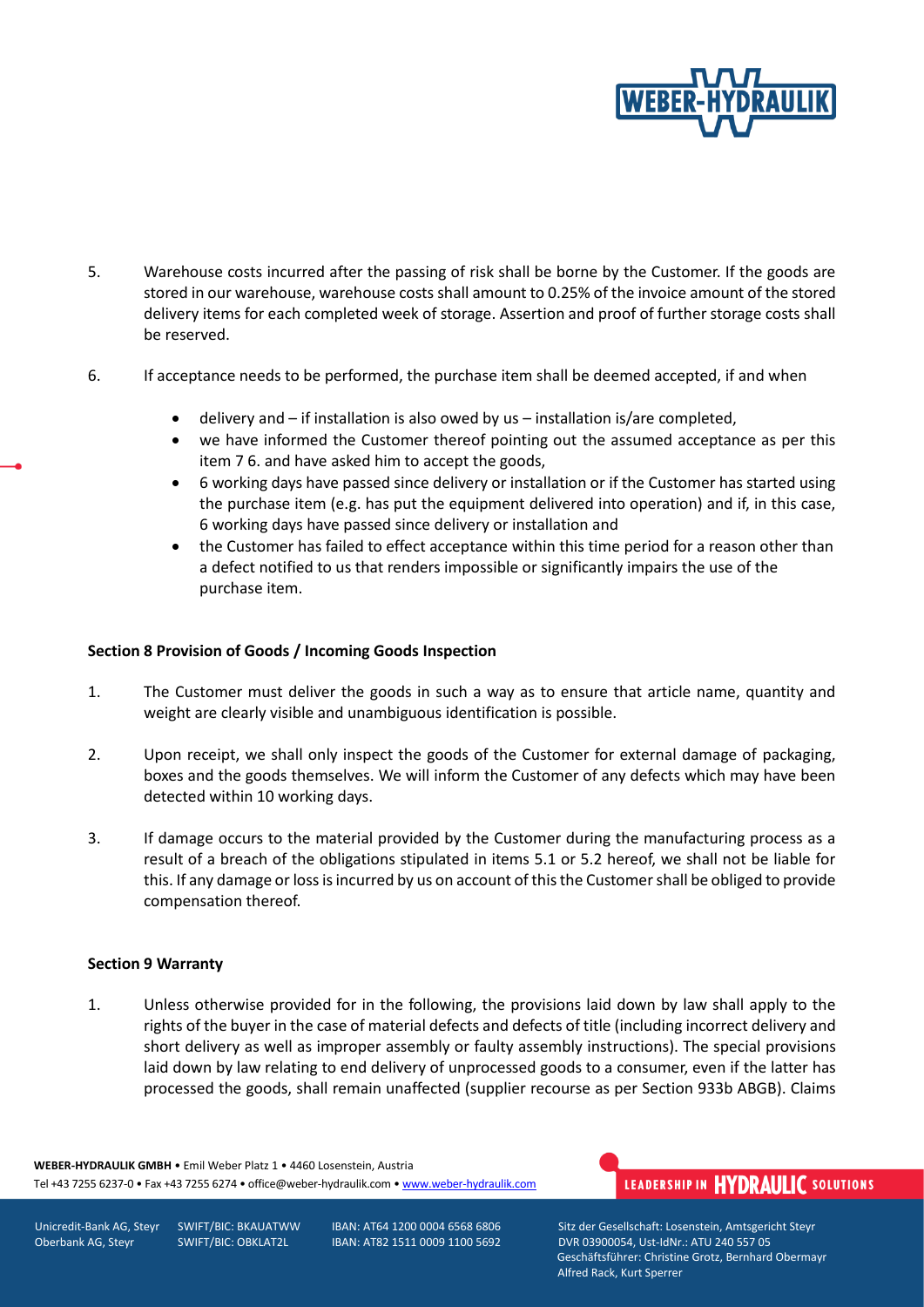

from supplier recourse shall be excluded if the defective goods were further processed either by the buyer or another entrepreneur, e.g. by incorporation into another product.

2. The claims for defects asserted by the Customer shall require that he has observed his statutory obligations for inspection and reporting (§§ 377, 371 UGB). If a defect is detected upon delivery, during inspection or at any later point in time we must be notified hereof in writing without delay. In any case, apparent defects must be reported in writing within 7 working days from delivery and any defects that were not apparent during inspection must be notified in writing within the same time period after detection. If the buyer fails to duly inspect the goods and/or fails to notify the defect he shall no longer be entitled to assert claims for warranty (Sections 922 et seq. ABGB), for damages on account of the defect itself (Section 933a [2] ABGB) or for compensation of consequential damage as well as claims due to an error on the absence of defects (Sections 871 et seq. ABGB).

We shall have the right to set up adequate guidelines specifying how the products delivered by us shall be inspected immediately upon receipt.

- 3. If the purchase item is defective, we shall, at our discretion, be entitled to effect supplementary performance by either remedying the defect or by delivering a new item free from defect in replacement. Our right to refuse supplementary performance if the respective conditions under statutory law are met shall be unaffected hereby. In the event of remedy of defect, we shall be under the obligation to bear all expenses required to remedy the defect, including but not limited to transport, travel, labour and material costs insofar as these costs are not increased by taking the purchase item to a place other than the place of delivery.
- 4. We shall have the right to make the supplementary performance owing conditional on the buyer paying the due purchase price. However, the buyer shall have the right to retain a part of the purchase price proportionate to the defect.
- 5. The buyer must grant us the necessary time and opportunity for the supplementary performance owed by us and must, in particular, provide us with the rejected goods for inspection or verification purposes. In the case of replacement delivery, the buyer must return the defective goods to us in accordance with the provisions laid down by law. If we were not originally under the obligation to incorporate the goods, supplementary performance shall include neither the disassembly of the defective item nor its re-incorporation.
- 6. We shall be entitled to refuse supplementary performance if the total expenditure required for this amounts to more than 20% of the purchase price. The right of the buyer in such case to either reduce the purchase price or to withdraw from the contract, provided the respective statutory provisions are met, shall be unaffected hereby; the following item 11 hereof shall apply with respect to the respective claims for damages.

**WEBER-HYDRAULIK GMBH** • Emil Weber Platz 1 • 4460 Losenstein, Austria Tel +43 7255 6237-0 • Fax +43 7255 6274 • office@weber-hydraulik.com • [www.weber-hydraulik.com](http://www.weber-hydraulik.com/)

## LEADERSHIP IN HYDRAULIC SOLUTIONS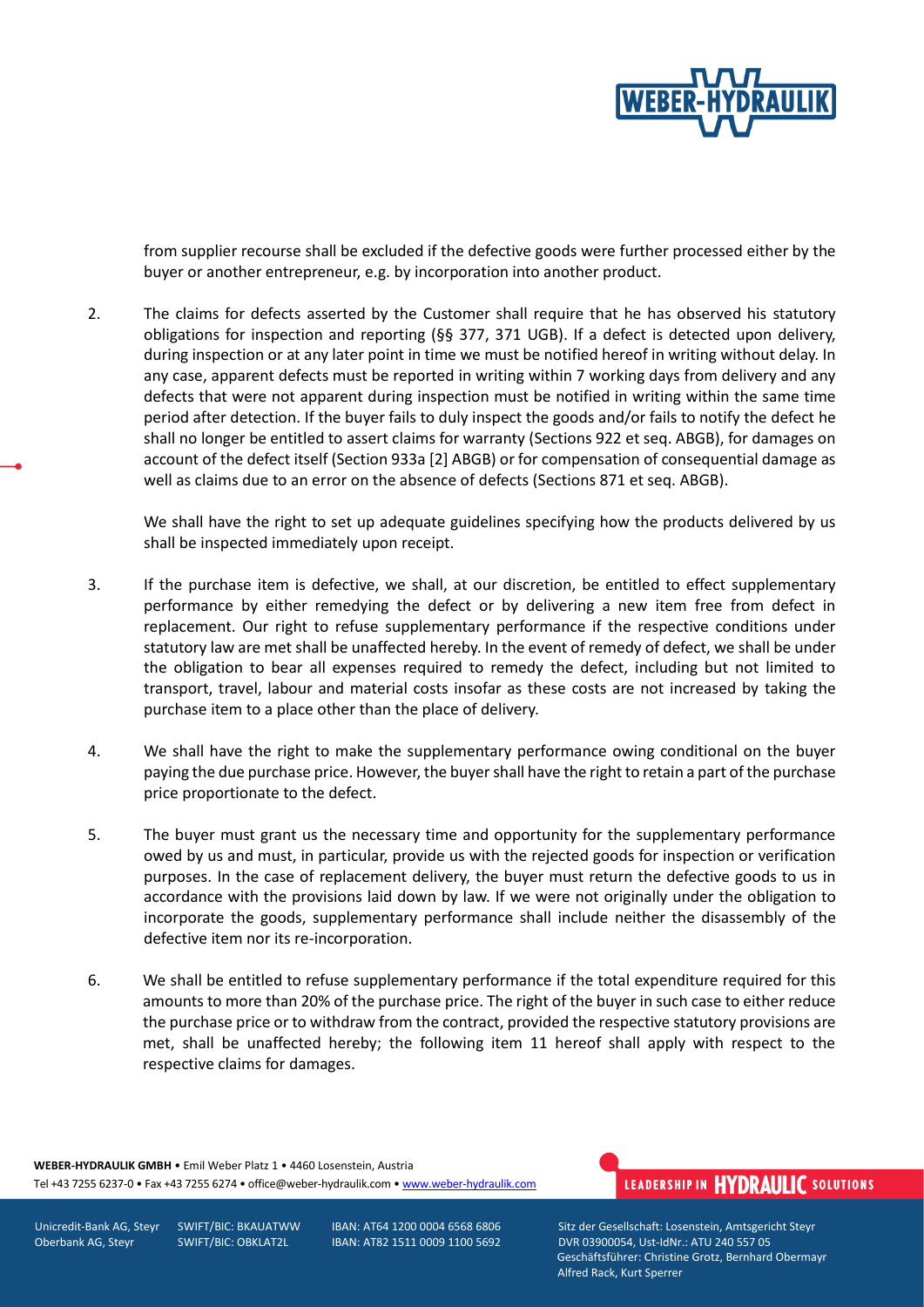

- 7. Item 11 hereof shall apply to claims for damages the buyer may have on account of defects in the products delivered by us and/or for compensation of wasted efforts.
- 8. The expenditure required for inspection and supplementary performance, including but not limited to transport, travel, labour and material costs as well as costs of assembly and disassembly, if applicable, shall be borne or refunded by us in accordance with the statutory provisions, if a defect actually exists. If products delivered by us are inspected by us as a consequence of a notification of defect by the Customer and the notification of defect turns out to be unfounded, the Customer shall bear the costs incurred hereby (in particular inspection and transport costs), which will be charged to him in accordance with our standard rates for maintenance and service work, unless the lack of defectiveness was not discernible for the buyer.
- 9. In the case of defects in components from other manufacturers which cannot be remedied by us for licencing or factual reasons we will, at our discretion, assert our warranty claims against the manufacturers and suppliers for the account of the Customer or will assign such claims to the Customer. In case of such defects, warranty claims can only be asserted against us if the respective other conditions are met and in accordance with the stipulations in these Conditions for Sale if legal enforcement of the aforesaid claims against the manufacturer and supplier was not successful or is futile, e.g. due to insolvency.
- 10. All and any liability on our part for products delivered by us shall become extinct if the products delivered by us are modified by the Customer, unless the Customer provides proof that such modifications are not the cause of the notified defect. Likewise, all and any liability on our part for defects of the products delivered shall become extinct if the products have not been maintained, cared for and used in accordance with our instructions and guidelines, unless the Customer is able to prove that deviating from our instructions and guidelines was not the cause of the defect notified by the Customer. The Customer undertakes to comply with our instructions and guidelines for maintenance, care and use of the products delivered and to document compliance in suitable form. Upon request, proof of the compliance with such instructions and guidelines must be provided to us. The warranty shall not be applicable if the Customer modifies the delivery item either himself or has it changed by a third party without the consent of the seller, rendering remedy of defect either impossible or only possible with an unreasonable amount of effort. In each case the Customer shall bear the additional costs of the remedy of the defect incurred by such modification.
- 11. In urgent cases, e.g. where the safety of operations is compromised or disproportionate damage needs to be prevented, the Customer shall be entitled to remedy the defect himself and claim from us reimbursement of the expenditure necessary from an objective point of view. In such case, if the Customer remedies the defect himself, we must be notified thereof without delay - beforehand, if possible. The right of the Customer to take action himself shall not apply if we are entitled to refuse the respective supplementary performance in accordance with the provisions laid down by law.

**WEBER-HYDRAULIK GMBH** • Emil Weber Platz 1 • 4460 Losenstein, Austria Tel +43 7255 6237-0 • Fax +43 7255 6274 • office@weber-hydraulik.com • [www.weber-hydraulik.com](http://www.weber-hydraulik.com/)

Unicredit-Bank AG, Steyr SWIFT/BIC: BKAUATWW IBAN: AT64 1200 0004 6568 6806 Sitz der Gesellschaft: Losenstein, Amtsgericht Steyr Oberbank AG, Steyr SWIFT/BIC: OBKLAT2L IBAN: AT82 1511 0009 1100 5692 DVR 03900054, Ust-IdNr.: ATU 240 557 05 Geschäftsführer: Christine Grotz, Bernhard Obermayr Alfred Rack, Kurt Sperrer

LEADERSHIP IN HYDRAULIC SOLUTIONS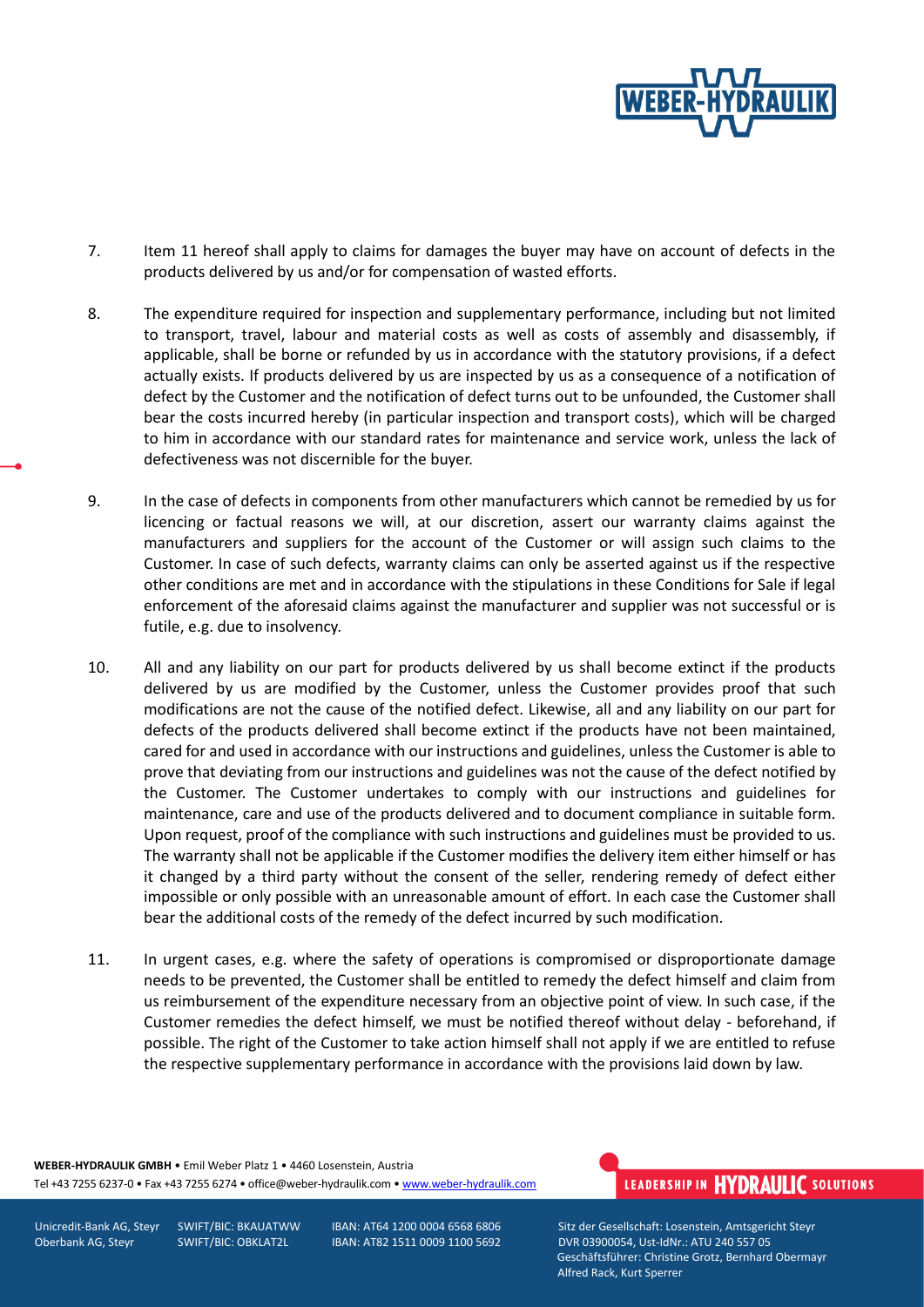

- 12. If supplementary performance has failed despite two attempts or if a reasonable time period to be set by the buyer has expired without result or can be waived in accordance with the statutory provisions, the Customer shall be entitled to demand termination of the contract or shall be able to reduce the purchase price. However, in the event of a major defect which may not be disregarded the right of withdrawal shall not apply.
- 13. In case of defects, any claims of the buyer for damages and/or compensation for expenses incurred to no avail shall only apply as stipulated under item 11 hereof and shall be excluded in all other respects.
- 14. The statutory reversion of the burden of proof in accordance with Section 924 ABGB for defects detected within six months from delivery shall be waived.

#### **Section 10 Liability for Software Defects**

1. Following the respective notification of defects by the Ordering Party we shall remedy defects in the software supplied (software programmes and the corresponding documentation and circuits and other records) within a limitation period of 12 months from delivery. At our discretion, remedy will be effected by rectifying the defect, delivering software free from such defect or demonstrating ways to prevent the effects of the defect. At least three attempts at supplementary performance must be accepted in the event of a defect. An equivalent new software version or the equivalent previous software version without the defect must be accepted by the Ordering Party if such can be expected of him.

The limitation period shall not commence anew on account of the supplementary performance. If we refuse to carry out the supplementary performance, if the supplementary performance fails or cannot be expected of the Ordering Party, the Ordering Party shall be entitled to assert additional claims and may in particular demand a reduction of the purchase price or withdraw from the contract as per the statutory provisions.

- 2. The software shall have the agreed properties and characteristics and shall be suited for the contractually intended use – in the absence of an agreement it shall be suited for its customary use. It shall meet the criteria of practical suitability and shall be of the quality customary for this kind of software; it is not possible to completely exclude software defects. Functional impairment of the software as a result of hardware defects, environmental conditions, operating errors or the like does not constitute a defect. A negligible reduction in quality shall not be taken into account.
- 3. The Ordering Party shall assist us in error analysis and remedy of defect in particular by providing a substantiated description of the problems that arise, providing comprehensive information and by granting us the time and opportunity necessary for remedying the defect. At our discretion, defects may be remedied on site or at our business premises. Services can also be performed remotely. The

**WEBER-HYDRAULIK GMBH** • Emil Weber Platz 1 • 4460 Losenstein, Austria Tel +43 7255 6237-0 • Fax +43 7255 6274 • office@weber-hydraulik.com • [www.weber-hydraulik.com](http://www.weber-hydraulik.com/)

## LEADERSHIP IN HYDRAULIC SOLUTIONS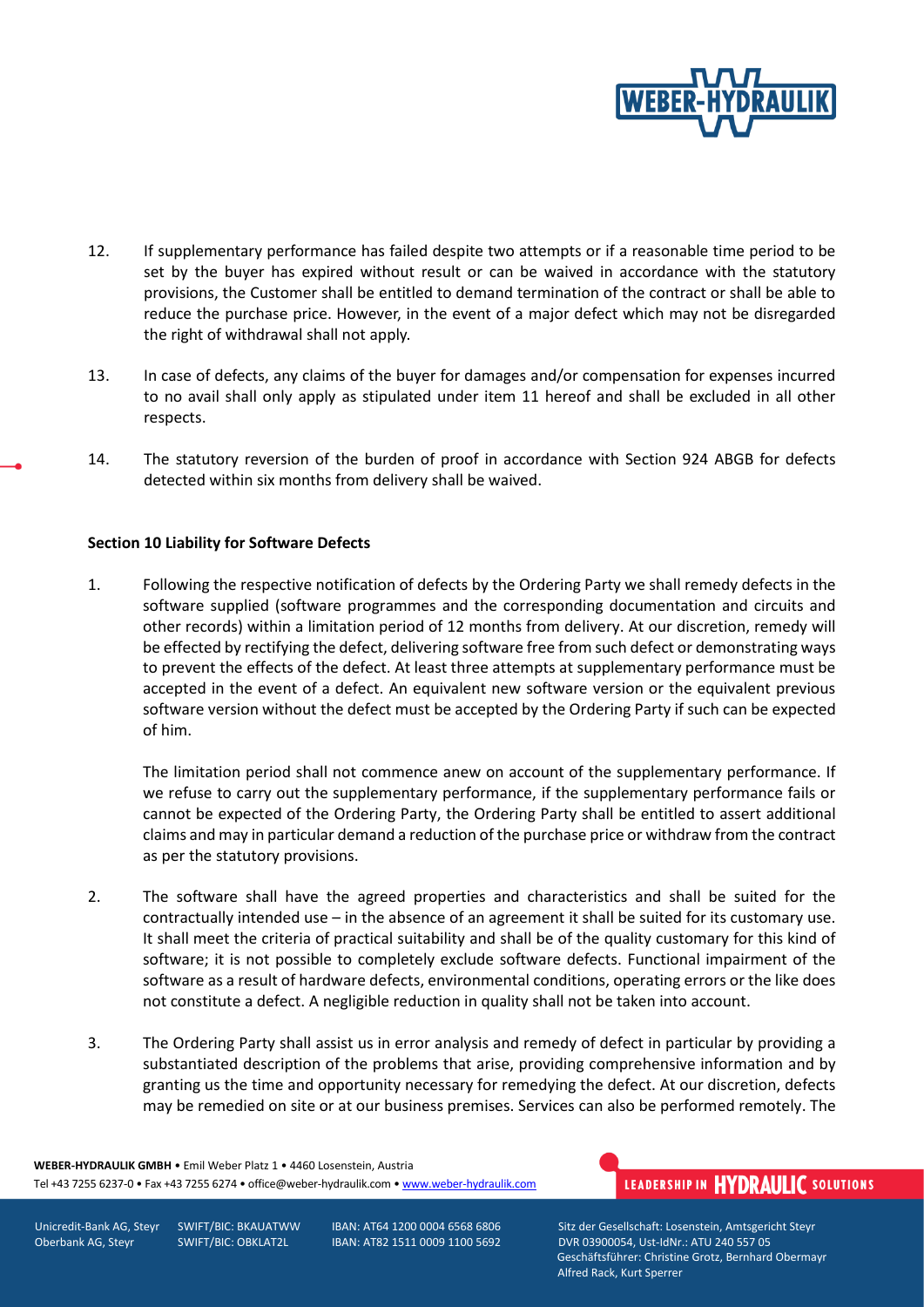

Ordering Party must, at his own expense, arrange for the necessary technical requirements and must provide us electronic access to the software upon prior notification.

- 4. We shall be entitled to charge additional costs if the software was modified, used outside its prescribed environment or was handled incorrectly. We shall be entitled to charge compensation for expenses incurred if no defect is detected.
- 5. Our liability shall be excluded if the minimum requirements regarding the Ordering Party's hardware and software facilities as stated in the agreed specifications are not met, if the software is installed at the Ordering Party on different hardware to the hardware quoted in the agreed specifications without our consent, which must be provided in writing, if different software to the software disclosed to us when agreement was made on the specifications has been installed on the same hardware or connected hardware of the Customer on which the software is installed and the customer does not provide us with evidence that such different software has not caused any disruptions in the use of the delivery item and/or the software, if the Customer has modified the software without our previous consent in writing or if the Ordering Party has not used the software in accordance with its intended use.
- 6. Unless otherwise stipulated herein we shall not be liable for any damage that did not originate in the delivered software itself; we shall in particular not be liable for loss of data or other consequential damage. In other respects, item 11 hereof shall apply to claims for damages and claims for compensation of wasted efforts.
- 7. The provisions of item 9 hereof shall apply mutatis mutandis.

#### **Section 11 Liability and Claims for Damages**

- 1. Any claims for damages asserted by the Ordering Party against us shall be excluded insofar as neither the corporate bodies, executives, employees or other ancillary agents of WEBER-HYDRAULIK GMBH can be charged with intent or gross negligence. Proof of gross negligence or intent must be provided by the Ordering Party. In addition to this we shall not be liable for claims for compensation for lost profit, damage from operational downtimes, production losses and each and every type of pecuniary loss.
- 2. Furthermore, the aforesaid limitation of liability shall not apply in the case of injury to life, limb or health.
- 3. The aforesaid limitation of liability shall apply to claims for damages of whatever kind asserted by the Ordering Party and arising out of the contractual relationship, including but not limited to damage caused by delay, damages for non-performance, damages for defects of the products delivered or for a breach of the consultation and information obligations. The aforesaid limitation of liability shall also

**WEBER-HYDRAULIK GMBH** • Emil Weber Platz 1 • 4460 Losenstein, Austria Tel +43 7255 6237-0 • Fax +43 7255 6274 • office@weber-hydraulik.com • [www.weber-hydraulik.com](http://www.weber-hydraulik.com/)

## LEADERSHIP IN HYDRAULIC SOLUTIONS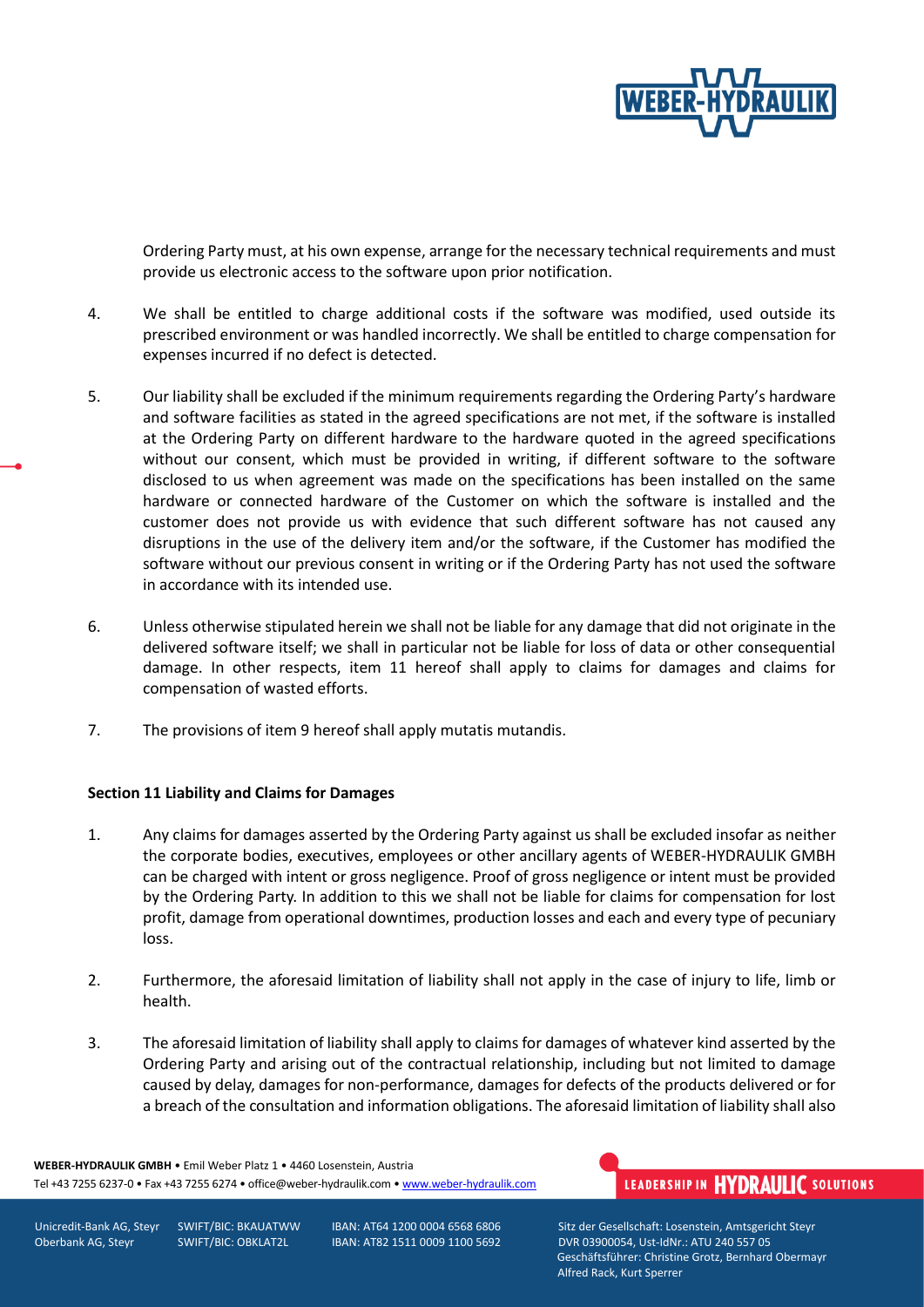

apply to the costs for recall actions implemented by the Ordering Party as a consequence of a defect of the products delivered by us, irrespective of the fact whether the claim for compensation of costs of the Ordering Party is based on damage claims relating to tort or contractually based damage claims or on management without mandate ("negotiorum gestio").

4. If products delivered by us are delivered to places outside the territory of the Austrian Republic, we cannot assume any liability that the products do not infringe any industrial property rights of any third party. It shall always be the responsibility of the Customer to check and ensure whether the products delivered by us might infringe any industrial property rights of any third party in countries outside the Austrian Republic. In this respect, the Customer undertakes to indemnify and hold us harmless from and against all and any claims asserted by any third party based on the infringement of industrial property rights. It shall always be the responsibility of the Customer to verify whether products delivered by us comply with the statutory and official rules and regulations in countries outside the Austrian Republic and are compliant with the standards applicable there – unless their conformity with such statutory or official rules and regulations or standards is confirmed by us in writing.

#### **Section 12 Retention of Title**

- 1. We retain title to the purchase item until all payment due from the delivery contract has been received in full. If the Ordering Party acts in breach of the contract, in particular if the Ordering Party is in default of payment, we shall have the right to take back and/or collect and utilize the purchase item – whilst continuing the purchase contract and consequently maintaining the full payment obligation of the Customer vis-à-vis us *[Austrian "Rücknahmeklausel, Entziehungsklausel" withdrawal of the goods subject to retention of title without withdrawal from the contract].* If we take back the goods we shall have the right to offset any transport and handling costs incurred. If we take back the purchase item such shall not constitute a withdrawal from the contract, unless such withdrawal has been expressly declared by us in writing. If we seize the purchase item such shall always constitute a withdrawal from the contract. We shall have the right to utilize the purchase item we have taken back, the proceeds resulting from such utilization shall then be offset against the amounts owed to us by the Ordering Party, less appropriate costs for utilization costs.
- 2. The Ordering Party undertakes to handle the purchase item with due care and must, in particular, adequately insure it at its replacement value at his own expense against theft and fire and water damage. If maintenance or inspection work is required the Ordering Party must carry out such work at his own expense in due time. As early as with the present, in order to secure the payment claims to which we are entitled, the Ordering Party shall assign to us all and any claims to which he may be entitled against any third party or against the insurer due to the destruction or damage of the goods subject to retention of title. The Ordering Party undertakes to notify respective defects without delay; furthermore, upon our first request, he shall be under the obligation to disclose the assignment to the third parties or the insurer.

**WEBER-HYDRAULIK GMBH** • Emil Weber Platz 1 • 4460 Losenstein, Austria Tel +43 7255 6237-0 • Fax +43 7255 6274 • office@weber-hydraulik.com • [www.weber-hydraulik.com](http://www.weber-hydraulik.com/)

## LEADERSHIP IN HYDRAULIC SOLUTIONS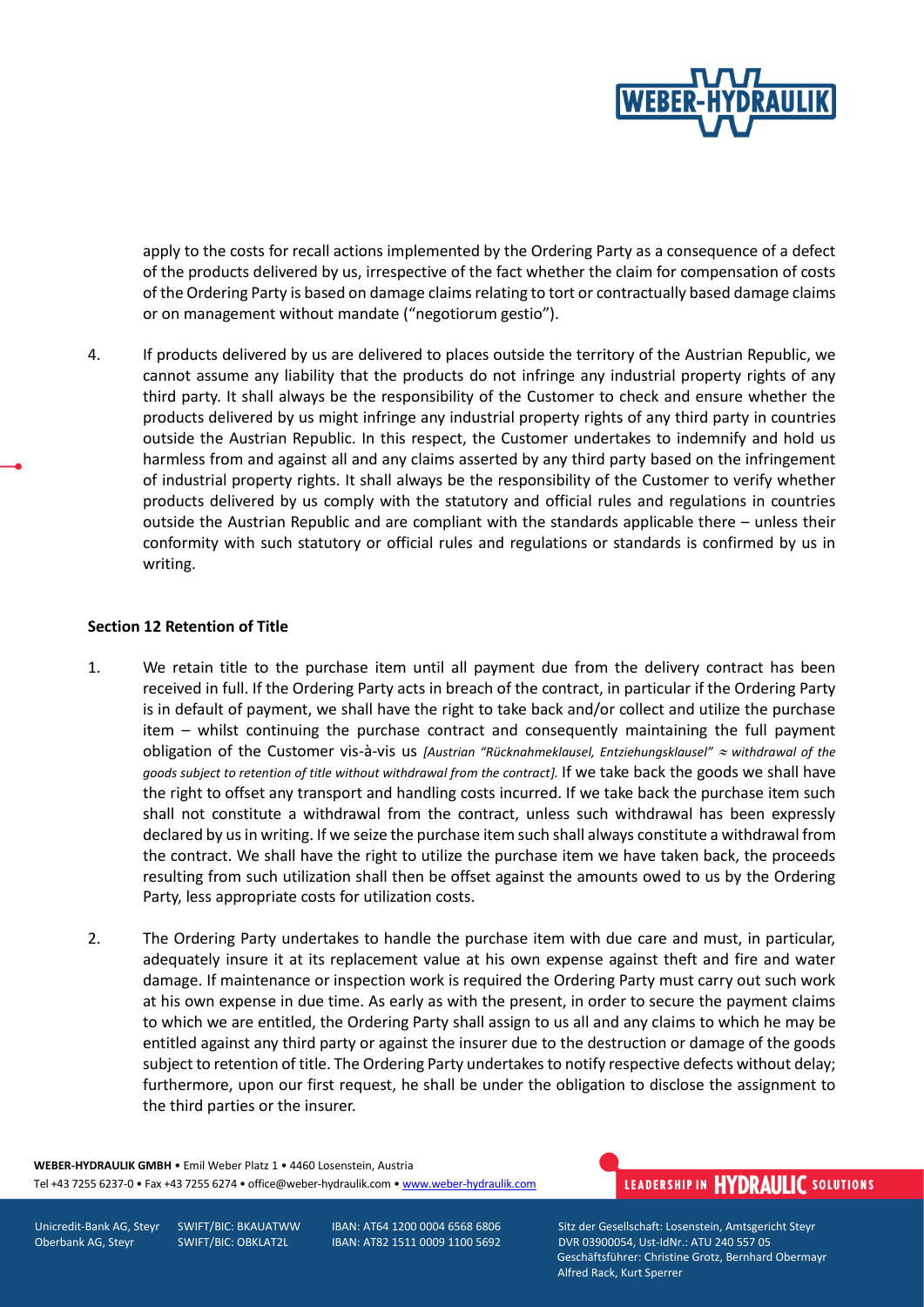

- 3. If the goods subject to retention of title are seized by third parties or in the event of other third-party interventions, the Ordering Party must inform us immediately thereof in writing so that we can file a court action in accordance with Section 37 EO *[Austrian Enforcement Code]*.
- 4. The Ordering Party shall be entitled to sell the purchase item in the ordinary course of business. However, as early as with the present he shall assign to us all and any claims from such resale against his customers or third parties up to the sum total of the invoice (including VAT) of our claim, irrespective of whether the purchase item was resold without or after processing. The Ordering Party shall remain entitled to collect the claim even after assignment. Our entitlement to collect the claim ourselves shall remain unaffected hereby. However, we undertake not to collect the claim ourselves for as long as the Ordering Party meets his payment obligations using the proceeds from the resale, is not in default of payment and if, in particular, no application for the initiation of insolvency proceedings has been filed or if the Ordering Party has not discontinued his payments. However, if such is the case, we shall be entitled to demand that the Ordering Party discloses to us both the assigned claims and the respective debtors, provides all information necessary for collection, hands over the respective documentation and informs the debtors (third party) of the assignment.
- 5. Processing or transformation of the purchase item by the Ordering Party shall always be undertaken on our behalf. If the purchase item is processed with other products which do not belong to us, we shall acquire co-ownership of the new product in proportion to the value of the purchase item (sum total of the invoice inclusive of VAT) and the value of the other processed products at the time of processing. The same shall apply to the product created by such processing as for the purchase item delivered under retention of title.
- 6. If the purchase item is inseparably mixed or combined with other products not belonging to us, we shall acquire co-ownership of the new product in proportion to the value of the purchase item (sum total of the invoice inclusive of VAT) and the value of the other mixed or combined products at the time of such mixing or combining. If the purchase item is mixed or combined in such a way that the product of the Ordering Party is to be considered as the principal thing, it shall be deemed agreed that the Ordering Party shall assign to us co-ownership of this product on a pro rata basis. The Ordering Party shall store and safeguard for us the sole ownership or co-ownership thus generated.
- 7. The Ordering Party shall also assign to us any claims to secure the claims we have against him that may accrue against a third party by combining the purchase item with a piece of real estate.
- 8. Upon request of the Ordering Party, we undertake to release, at our option, the securities to which we are entitled, insofar as their realisable value exceeds the value of the claims to be secured by more than 10%.
- 9. If the products delivered by us are delivered to a country outside the Austrian Republic that does not acknowledge the aforesaid retention of title, the Customer undertakes, upon first request, to obtain

**WEBER-HYDRAULIK GMBH** • Emil Weber Platz 1 • 4460 Losenstein, Austria Tel +43 7255 6237-0 • Fax +43 7255 6274 • office@weber-hydraulik.com • [www.weber-hydraulik.com](http://www.weber-hydraulik.com/)

# LEADERSHIP IN HYDRAULIC SOLUTIONS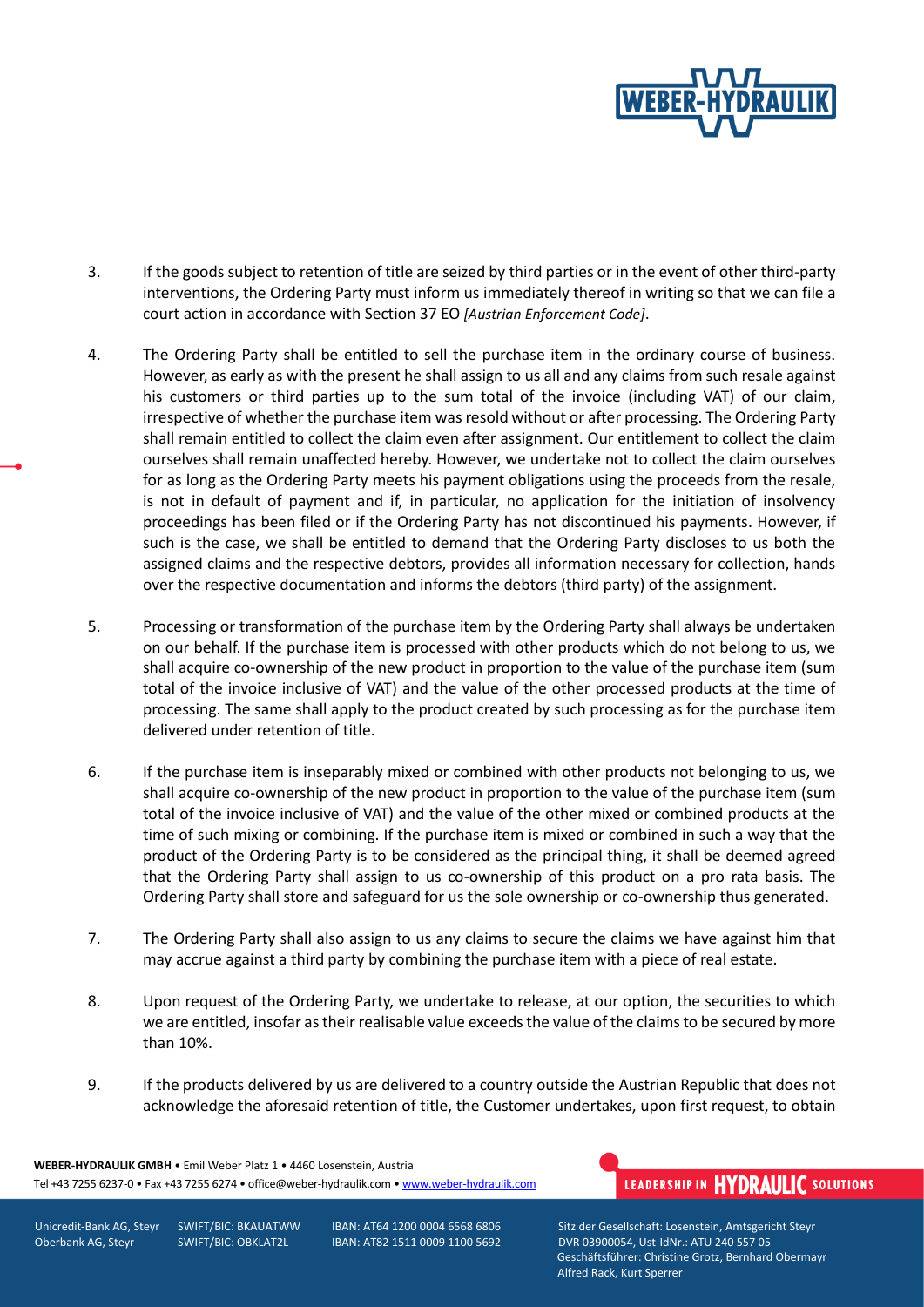

for us the respective liens and/or other security rights equivalent to the aforesaid retention of title and to take all measures that are necessary and useful in this respect. The Customer undertakes, if required, to advise us of the necessity of such liens or other security rights.

#### **Section 13 Supply by our own Suppliers, Force Majeure**

- 1. We shall be exempted from our obligation to effect delivery if such delivery is prevented by an event of Force Majeure. Events of Force Majeure shall include but not be limited to war, earthquake, flood and other disasters, strike, destruction of production facilities by fire or explosion – to the extent that we are not responsible for the impediment that hinders delivery, either at our site or at the site of our supplier. If the impediment continues for a duration of more than four weeks we shall, in such cases, be entitled to withdraw from the contract.
- 2. We shall not be liable for a delay in the delivery time if such delay is due to the fact that we are not supplied, or not supplied on time, with raw materials, components or semi-finished products by our own suppliers even though the respective cover transaction has been concluded and we are not responsible for the missing, delayed or defective delivery by the supplier and the supplier was selected by us with the customary care. In such case, we undertake to seek a replacement for the failed delivery without delay, if such replacement delivery by another supplier can be expected of us. A replacement delivery can only be expected of us if it is equivalent in price and quality to the delivery originally agreed. We undertake to inform the Ordering Party of the reasons for such delays in delivery immediately. If the delivery is delayed by more than two months as a consequence of such circumstances both we and the Ordering Party have the right to withdraw from the contract. Any payments or goods/services already received must be returned, any further claims shall be excluded.

#### **Section 14 Software**

1. If software and the related documentation are part of the deliveries and services the Ordering Party shall be granted the non-exclusive, non-transferrable, not sub-licensable and revocable right of use for internal use by the Ordering Party together with the products for which the software has been delivered. Use of the software on more than one system shall not be permitted.

Unless a specific license agreement has been concluded with us in writing, any other use of the software and the related documentation, e.g. together with the Ordering Party's own hardware or the hardware of any third party, shall be expressly excluded.

2. We and/or the software supplier retain all and any other rights to the software and the documentation and circuits including any copies and subsequent supplements thereto. The award of sub-licenses shall not be permitted.

**WEBER-HYDRAULIK GMBH** • Emil Weber Platz 1 • 4460 Losenstein, Austria Tel +43 7255 6237-0 • Fax +43 7255 6274 • office@weber-hydraulik.com • [www.weber-hydraulik.com](http://www.weber-hydraulik.com/)

## LEADERSHIP IN HYDRAULIC SOLUTIONS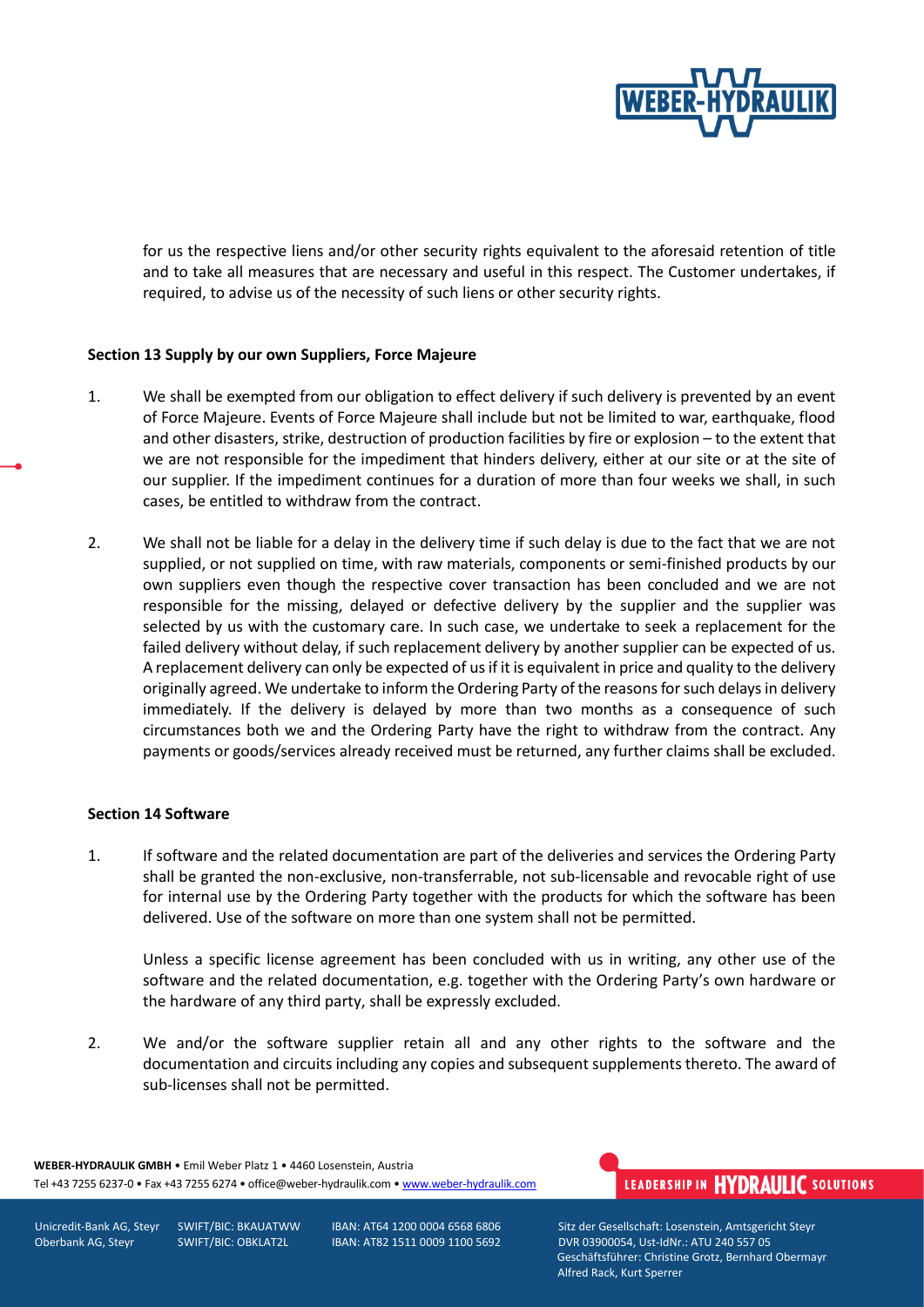

The Ordering Party must ensure that such software and documentation are not disclosed to any third party without our prior written consent.

- 3. The Ordering Party shall only be entitled to duplicate, rework, translate or convert the software from object code to source code within the scope permitted by law. Provision of source programmes shall require special written agreement. If the originals bear a copyright notice such notice must also be added to the copies by the Ordering Party.
- 4. Unless otherwise agreed, the right of use shall in each case be deemed granted with the acknowledgement of order and delivery of the software, the related documentation and any subsequent additions.

#### **Section 15 Statute of Limitation**

- 1. In derogation from Section 933 [1] ABGB, the general limitation period for claims for material defects and defects of title shall be one year from delivery. If acceptance has been agreed, the limitation period shall commence with acceptance.
- 2. However, if the goods concerned is an immovable object or if our contractually owed performance also included incorporation within the meaning of combining the goods with an immovable object, claims will become statute-barred in three years from delivery as per the statutory provisions(Section 933 [1] ABGB).
- 3. Claims for damages of the Ordering Party shall become statute-barred if such claims are not asserted within a time period of six months from notice of the damage as well as of the party at fault.

#### **Section 16 Confidentiality**

Both parties undertake not to use any trade secrets of the other party of which they gain knowledge in the course of the collaboration or delivery for their own economic purposes beyond the purpose of the respective delivery contract or to pass them on to any third party. Obligation to confidentiality shall not apply if such trade secrets have become part of the public domain without the fault of the other party. Furthermore, obligation to confidentiality shall become extinct 5 years after the termination of the cooperation. Trade secrets shall be deemed industrial secrets within the meaning of Section 11 UWG *[Act against unfair Competition]*.

**WEBER-HYDRAULIK GMBH** • Emil Weber Platz 1 • 4460 Losenstein, Austria Tel +43 7255 6237-0 • Fax +43 7255 6274 • office@weber-hydraulik.com • [www.weber-hydraulik.com](http://www.weber-hydraulik.com/)

## LEADERSHIP IN HYDRAULIC SOLUTIONS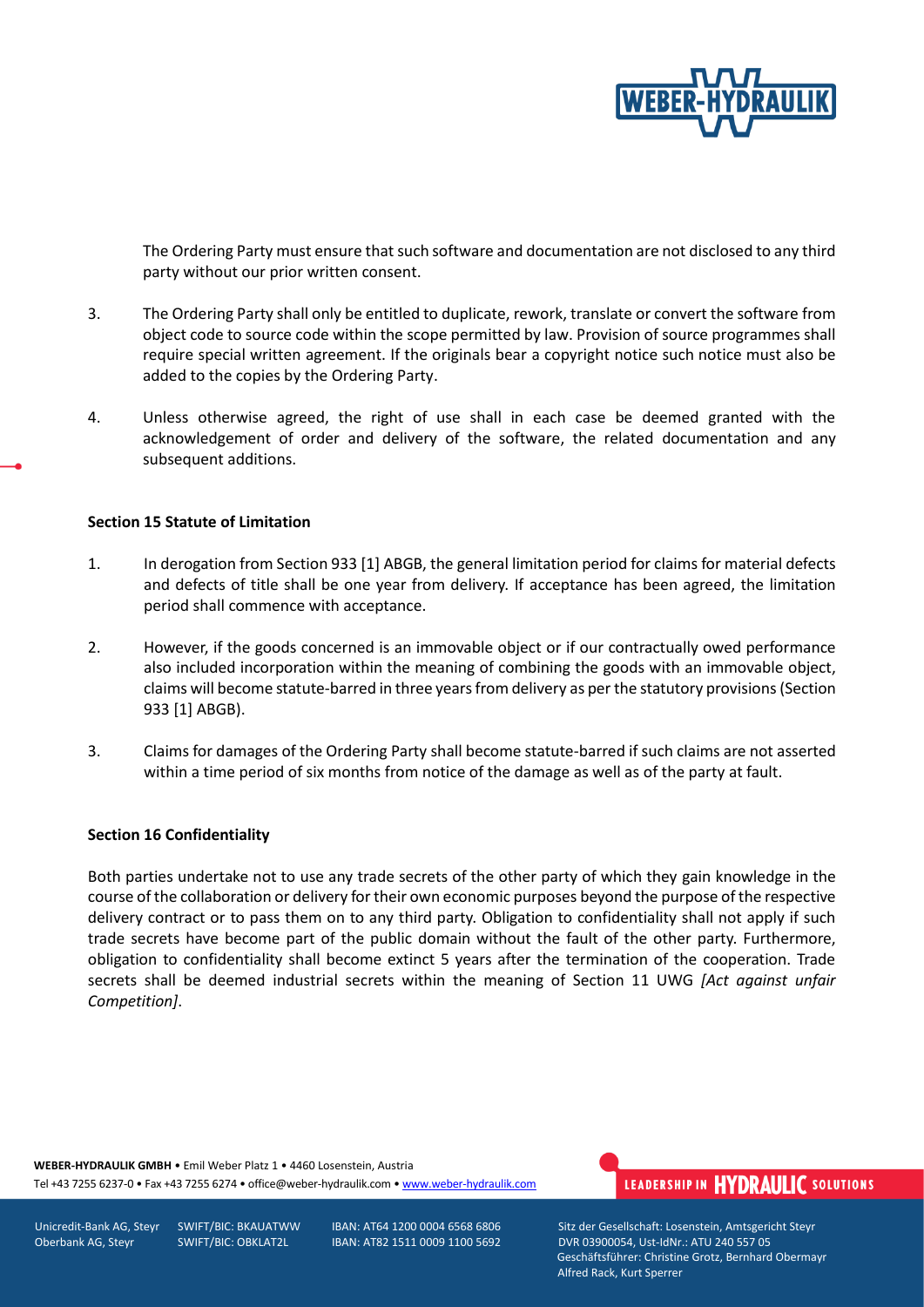

#### **Section 17 Export Control, Import Regulations**

- 1. In the absence of any derogating contractual agreements concluded with the Ordering Party the products delivered are intended to be placed on the market within the Austrian Republic for the first time, or, in case of delivery outside the Austrian Republic to the agreed country of first delivery (country of first delivery).
- 2. The export of specific goods by the Ordering Party from there may be subject to official authorisation – e.g. on account of their nature or intended use or final destination. If the Ordering Party exports the products delivered by us or has them exported by any third party, the Ordering Party undertakes to check this out himself and to strictly comply with the relevant export regulations and embargoes, in particular those of the European Union (EU), of Germany and/or other EU member states as well as those of the United States of America or Asian or Arab countries, if applicable, and of all third countries affected.

In addition to this, the Ordering Party is under the obligation to ensure that the required national product approvals or product registrations are obtained and that the stipulations under national law of the respective country for provision of user information in the local language as well as all import regulations are met before the Ordering Party delivers the products delivered by us to a country other than the country of first delivery agreed with us.

- 3. The Ordering Party will in particular check and ensure and, upon request, provide us with proof that
	- − the products provided are not intended for military, nuclear or armaments use;
	- no deliveries of goods of US origin, of US software or US technology are made to companies and persons included in the US Denied Persons List (DPL); that without official authorisation no deliveries of goods of US origin are made to companies and persons included in the US Warning List, US Entity List or US Specially Designated Nationals and Blocked Persons List;
	- no deliveries are made to companies and persons included in the List of Specially Designated Terrorists, of Foreign Terrorist Organizations, Specially Designated Global Terrorists or the EU Terrorist List or other relevant negative lists for export control;
	- no deliveries of the products supplied by us are made to military recipients;
	- − no deliveries are made to recipients that have breached other provisions under export control regulations, in particular regulations of the EU or of the ASEAN countries;
	- all early warnings from the competent national authorities of the respective country of origin of the consignment are observed.
- 4. Access to and use of products delivered by us shall only be permitted if the aforesaid checks and assurances have been made by the Ordering Party; otherwise, the Customer shall refrain from the intended export and we shall be under no obligation to perform.

**WEBER-HYDRAULIK GMBH** • Emil Weber Platz 1 • 4460 Losenstein, Austria Tel +43 7255 6237-0 • Fax +43 7255 6274 • office@weber-hydraulik.com • [www.weber-hydraulik.com](http://www.weber-hydraulik.com/)

# LEADERSHIP IN HYDRAULIC SOLUTIONS